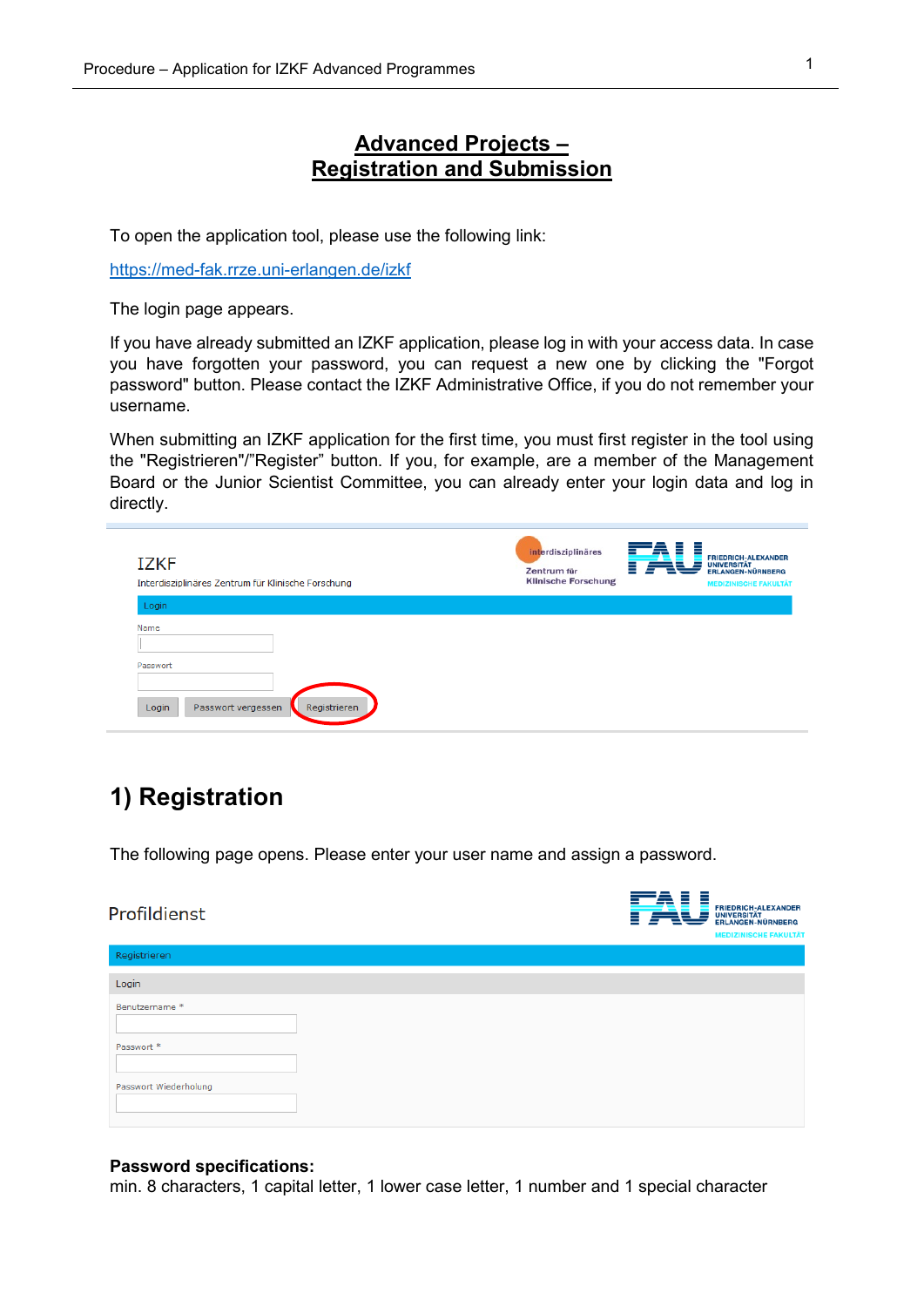| Profil                                    |                                                                                                                                                                                                                                                                                       |
|-------------------------------------------|---------------------------------------------------------------------------------------------------------------------------------------------------------------------------------------------------------------------------------------------------------------------------------------|
| Anrede*                                   |                                                                                                                                                                                                                                                                                       |
|                                           |                                                                                                                                                                                                                                                                                       |
| Titel *                                   |                                                                                                                                                                                                                                                                                       |
|                                           |                                                                                                                                                                                                                                                                                       |
| Vorname <sup>*</sup>                      |                                                                                                                                                                                                                                                                                       |
| Nachname <sup>*</sup>                     |                                                                                                                                                                                                                                                                                       |
|                                           |                                                                                                                                                                                                                                                                                       |
| $E-Mail *$                                | If you register with an external email address (no FAU / UK<br>address), you need to be activated by the IZKF administrative                                                                                                                                                          |
| Telefon <sup>*</sup>                      | office after your registration. You will be informed by email.                                                                                                                                                                                                                        |
|                                           |                                                                                                                                                                                                                                                                                       |
| Geburtsdatum (tt.mm.jj) *                 |                                                                                                                                                                                                                                                                                       |
|                                           |                                                                                                                                                                                                                                                                                       |
| Institution *                             |                                                                                                                                                                                                                                                                                       |
|                                           |                                                                                                                                                                                                                                                                                       |
| Adresse *                                 |                                                                                                                                                                                                                                                                                       |
|                                           |                                                                                                                                                                                                                                                                                       |
|                                           |                                                                                                                                                                                                                                                                                       |
|                                           | Wenn Ihre Adresse in der Auflistung fehlt, senden Sie bitte eine E-Mail an izkf-administration@uk-erlangen.de.                                                                                                                                                                        |
|                                           | Initially, only one primary address was filed for the clinics / departments /<br>institutes. If this does not apply to you, please contact the IZKF<br>administrative office<br>(izkf-administration@uk-erlangen.de, 09131 85<br>46842). The office will provide the correct address. |
|                                           | For the Faculty of Medicine and the Department of Biology, all institutes /<br>chairs have been deposited. Dummies were created for all other faculties<br>and departments of the Faculty of Natural Sciences (for example, the Faculty                                               |
| <b>IZKF Profildaten</b>                   | of Natural Sciences - Dummy).                                                                                                                                                                                                                                                         |
| Absolviertes Studium *                    | In this case, please arrange the installation of your institute by contacting<br>the IZKF administrative office.                                                                                                                                                                      |
| Datum der Dissertation *                  |                                                                                                                                                                                                                                                                                       |
| 鱛                                         |                                                                                                                                                                                                                                                                                       |
| Nachgewiesene Erziehungszeit in Monaten * |                                                                                                                                                                                                                                                                                       |
| þ<br>E-Mails im IZKF-Workflow erhalten *  |                                                                                                                                                                                                                                                                                       |
|                                           |                                                                                                                                                                                                                                                                                       |

After entering all required fields please close your registration by clicking on the button "Registrieren"/ "Register". After completing the registration, you are unlocked for the system and can now submit your project outline in the tool.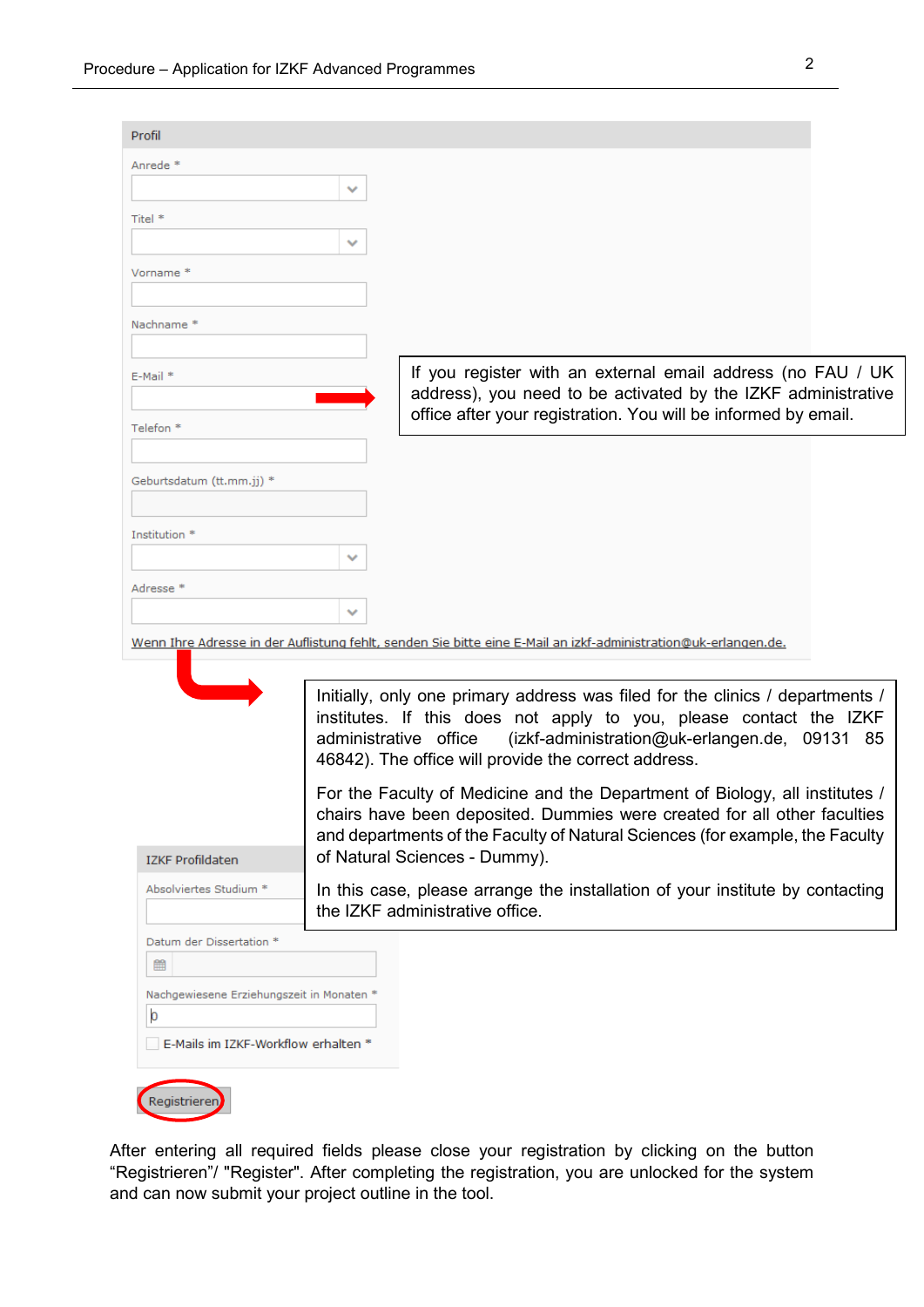# **2) Submitting of project outline**

After successful registration, please open the following link

<https://med-fak.rrze.uni-erlangen.de/izkf>and login with your login-data.

## **TZKF**

Interdisziplinäres Zentrum für Klinische Forschung

| Name     |  |
|----------|--|
|          |  |
|          |  |
| Passwort |  |
|          |  |
|          |  |
|          |  |

After successful login the following page appears. You are under the item "Meine Anträge"/"My Applications". Here you can see all created application and their statuses.

| <b>IZKF</b><br>Interdisziplinäres Zentrum für Klinische Forschung |                                       |               | interdisziplinäres<br>Zentrum für<br><b>Klinische Forschung</b> | <b>FRIEDRICH-ALEXANDER</b><br><b>UNIVERSITÄT</b><br><b>ERLANGEN-NÜRNBERG</b><br><b>MEDIZINISCHE FAKULTÄT</b><br>Reichel, Anne (Antragsteller) |
|-------------------------------------------------------------------|---------------------------------------|---------------|-----------------------------------------------------------------|-----------------------------------------------------------------------------------------------------------------------------------------------|
| Profi                                                             | Meine Anträge<br>Neuen Antrag anlegen | Logout        |                                                                 |                                                                                                                                               |
| Verfahren                                                         | Einreichungsfrist                     | Antragsnummer | Projekttitel kurz Deutsch                                       | <b>Status</b>                                                                                                                                 |
|                                                                   | v                                     |               |                                                                 |                                                                                                                                               |
| NP 2015                                                           | 08.06.2015 24 Uhr                     |               | Test 5                                                          | Formale Prüfung                                                                                                                               |
| NP 2015                                                           | 08.06.2015 24 Uhr                     |               | Test 1234Test 1234                                              | Entwurf                                                                                                                                       |

You can create a new application under the point "Neuen Antrag einreichen"/ "Submit new proposal". Please select the call for proposal for which you would like to submit your application.

#### Ē ≣ interdisziplinäres FRIEDRICH-ALEXANDER<br>UNIVERSITÄT<br>ERLANGEN-NÜRNBERG **IZKF** ≡ Zentrum für **Klinische Forschung** Interdisziplinäres Zentrum für Klinische Forschung Reichel, Anne (Antragsteller) Profil Meine Anträge Neuen Antrag anlegen Logout

#### **Auswahl eines Verfahrens**

| Antragstyp            | Verfahrensnummer | Beginn der Einreichung | Ende der Einreichung |
|-----------------------|------------------|------------------------|----------------------|
|                       |                  |                        |                      |
| IZKF-Antragsverfahren | TEST-IZKF-2015   | 01.05.2015 00:00:00    | 30.05.2015 24 Uhr    |
| IZKF-Antragsverfahren | IZKF 2015 Test   | 11.05.2015 00:00:00    | 20.05.2015 24 Uhr    |
| IZKF-Antragsverfahren | <b>IZKF 2015</b> | 12.05.2015 00:00:00    | 05.06.2015 24 Uhr    |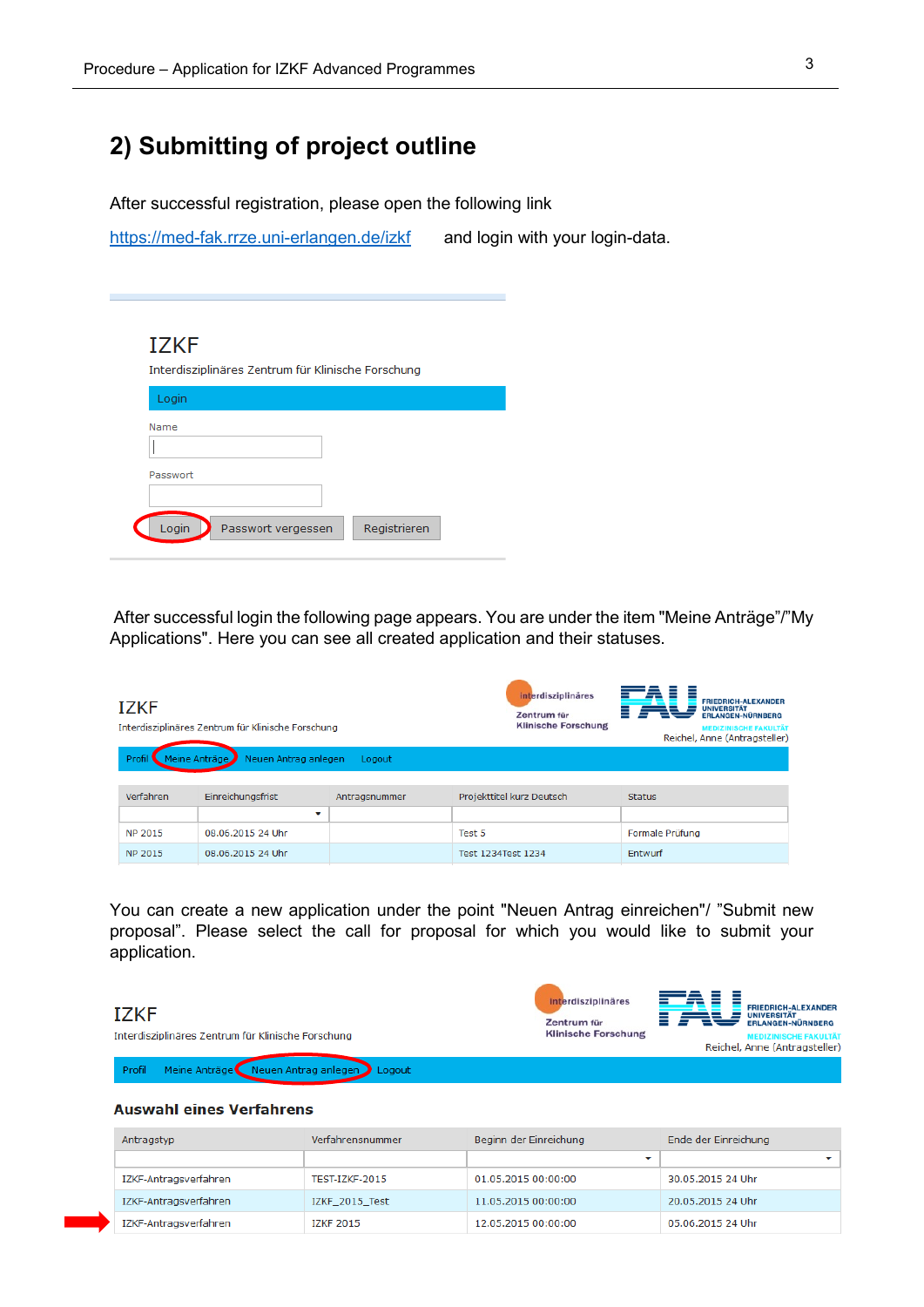The mask for the application opens.



First, you have the opportunity to add more applicants, to qualify for the call and to select the institution leading in means. A description of these points can be found below.

#### **Author:**

For every application, there is one "author", who receives the writing permission for the application. The applicant who creates the application will be the author. The author may add further applicants who receive reading rights to the application. (If an application is formally rejected by the IZKF administrative office, another applicant can be used as the "editor" of the application.) This "editor" then receives the writing rights, the other applicants only the reading rights. Please contact the IZKF administrative office in this case.)

#### **Further applicants:**

The author has the possibility to add max. 2 additional applicants via the button "Antragsteller hinzufügen"/ "Add applicants". The following selection list appears.

|    |                       | terdisziplinäres                                 |                 |                                                      |
|----|-----------------------|--------------------------------------------------|-----------------|------------------------------------------------------|
|    | Name                  | Institut                                         | $+$<br>$\times$ | <b>Applicants must already have</b>                  |
|    | Eisenmann, Florian    | <b>Kopfklinik</b>                                |                 | registered in the system to be                       |
|    | Sprecher, IZKF        | Hals-Nasen-Ohren Klinikum                        |                 | successfully selected for the                        |
| eī | Katze, Maus           | Hals-Nasen-Ohren Klinikum                        |                 | application.                                         |
|    | Mustermann, Roland    | Hals-Nasen-Ohren Klinikum                        |                 |                                                      |
|    | Antragsteller 1, Test | Chirurgische Klinik                              |                 |                                                      |
|    | 5. Eisenmann          | Institut für Biomedizin des Alterns              |                 |                                                      |
|    | Skywalker, Luke       | Hals-Nasen-Ohren Klinikum                        |                 |                                                      |
|    | Nutzer, Test          | Hals-Nasen-Ohren - Klinik - Phoniatrische und Pä |                 |                                                      |
|    | 1. Eisenmann          | Frauenklinik                                     |                 |                                                      |
|    | Antragsteller 5, Test | Experimentell-Therapeutische Abteilung im Virolc |                 |                                                      |
|    | Mustermann, Tanja     | <b>Kopfklinik</b>                                |                 |                                                      |
|    | 3, Eisenmann          | Hals-Nasen-Ohren Klinikum                        |                 |                                                      |
|    | Antragsteller 3, Test | Experimentell-Therapeutische Abteilung im Virolc |                 |                                                      |
|    | Meyer, Hans           | Hals-Nasen-Ohren Klinikum                        |                 |                                                      |
|    | Antragsteller 2, Test | Frauenklinik                                     |                 | Please select max. 2 other applicants and then click |
|    | ≺<br>Hinzufügen       | Abbrechen                                        |                 | on the "Hinzufügen"/ "Add" button.                   |
|    |                       |                                                  |                 |                                                      |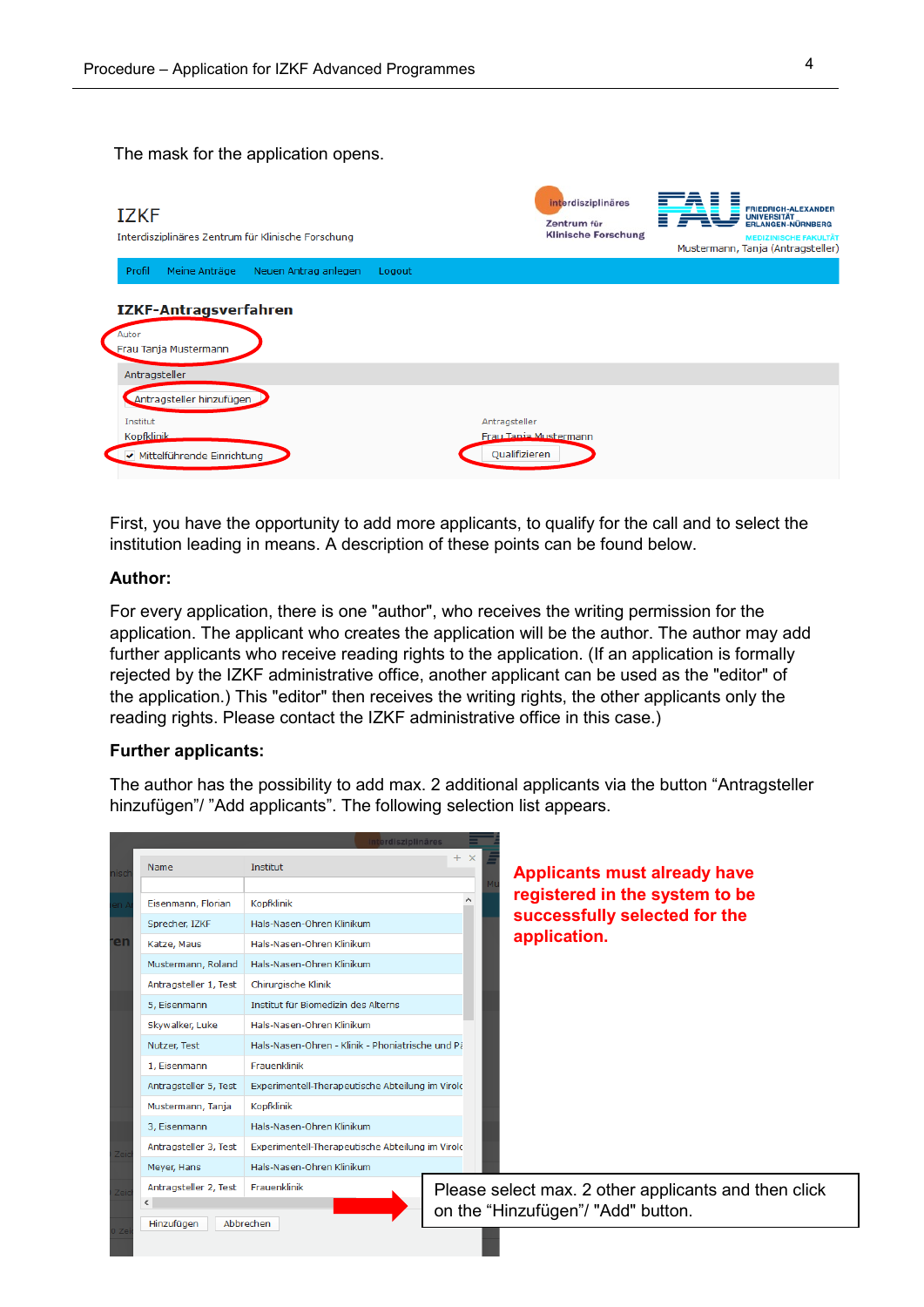The selected applicants then appear in the application and, like the author, must qualify for the call to submit an application successfully.

| <b>IZKF-Antragsverfahren</b>                                        |                                                                       | author's view                       |
|---------------------------------------------------------------------|-----------------------------------------------------------------------|-------------------------------------|
| Autor<br>Frau Tanja Mustermann                                      |                                                                       |                                     |
| Antragsteller                                                       |                                                                       |                                     |
| Antragsteller hinzufügen                                            |                                                                       |                                     |
| Institut<br>Frauenklinik<br>Mittelführende Einrichtung              | Antragsteller<br>Löschen<br>Herr Test Antragsteller 2<br>Qualifiziert | not yet qualified<br>(no checkmark) |
| Institut<br>Hals-Nasen-Ohren Klinikum<br>Mittelführende Einrichtung | Antragsteller<br>Löschen<br><b>Herr Hans Mever</b><br>✔ Oualifiziert  | Already qualified<br>(checkmark)    |
| Institut<br><b>Kopfklinik</b><br>▼ Mittelführende Einrichtung       | Antragsteller<br>Frau Tapia Mustermann<br>Qualifizieren               |                                     |

#### **Qualification for the call for proposal:**

In order to successfully submit an application, each individual applicant must qualify for the call via the application tool by uploading the following documents:

- Grant letter from a third-party funded project running in the application year (2022) funded by a third-party agency with a LOM factor of at least two *(DFG, begutachtete Bundes- und Landesmittel (z.B. BMBF), EU, Bayerische Forschungsstiftung/ Bayerische Landesstiftung, Dt. Stiftung für Herzforschung, Else-Kröner-Fresenius-Stiftung, German-Israelian-Foundation (GIF), Humboldt-Stiftung, José-Carreras-Stiftung, Mildred-Scheel-Stiftung/ Deutsche Krebshilfe, NIH-Grants, Novartis Stiftung, Thyssen-Stiftung, Volkswagen Stiftung, Wilhelm-Sander-Stiftung)*
- at least two original publications as first or last author in the last 5 years (2017-2021)
- Research profile

The qualification has to be done by each applicant him- or herself. In order to qualify, the added applicant must log in to the tool and then have two options to qualify.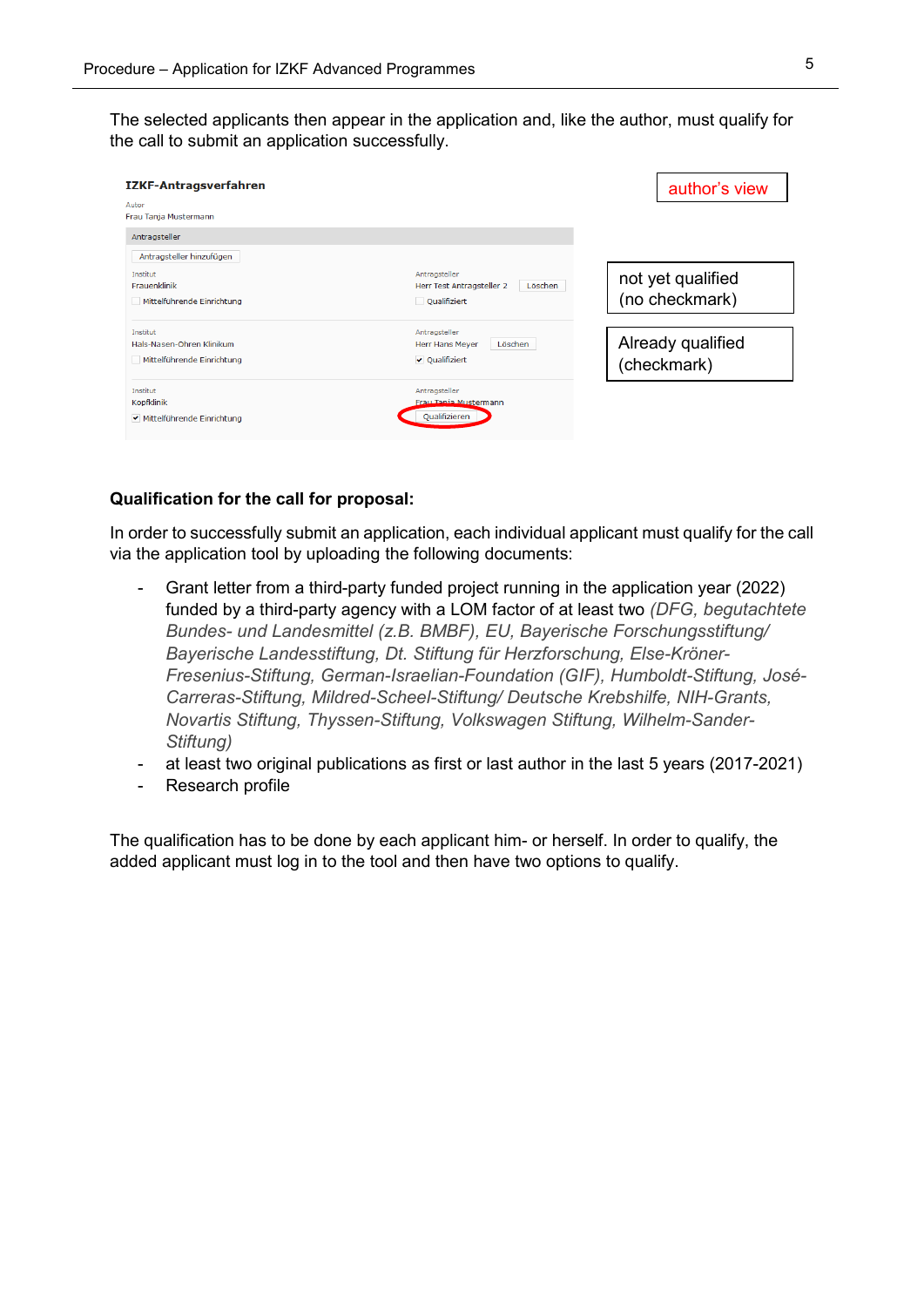## **Option 1 (Qualification in the application):**

Under the item "Meine Anträge"/ "My applications", the applicant can see the application for which he or she was registered as co-applicant. Unless he or she is the author of the application, the co-applicant has only reading rights. He or she has the opportunity to qualify via the button "Qualifizieren"/ "Qualify".

| Antragsteller                |                       |
|------------------------------|-----------------------|
| Antragsteller hinzufügen     |                       |
| Institut                     | Antragsteller         |
| Kopfklinik                   | Frau Tanja Mustermann |
| ✔ Mittelführende Einrichtung | Qualifizieren         |

## **Option 2 (Qualification in the profile):**

Under the item "Profil"/ "Profile" you can qualify for a call. You must select the appropriate call for this.

| <b>IZKF</b>          |                                                            | Interdisziplinäres Zentrum für Klinische Forschung |        |
|----------------------|------------------------------------------------------------|----------------------------------------------------|--------|
| Profil               |                                                            | Meine Anträge Neuen Antrag anlegen                 | Logout |
| <b>Profile</b>       | Qualifizieren für IZKF-Antragsverfahren                    |                                                    |        |
|                      | anne.reichel@uk-erlangen.de<br>Alternative E-Mailadresse * |                                                    |        |
| Telefon <sup>*</sup> | 09131 85 39223                                             |                                                    |        |

The following window opens for selecting a call. Please select a call.

| <b>Profile</b>                          |                                                    |
|-----------------------------------------|----------------------------------------------------|
| Qualifizieren für IZKF-Antragsverfahren |                                                    |
|                                         | Qualifikation als Antragssteller für IZKF-Projekte |
| IZKF-Antragsverfahren                   |                                                    |
|                                         | $\checkmark$                                       |
|                                         |                                                    |
| <b>IZKF 2015</b><br>NP 2015             |                                                    |
| TEST-IZKF-2015                          |                                                    |
| Test 200515                             |                                                    |
|                                         |                                                    |
|                                         |                                                    |
|                                         |                                                    |
|                                         |                                                    |
|                                         |                                                    |
|                                         |                                                    |

The following window then opens (further process as in option 1).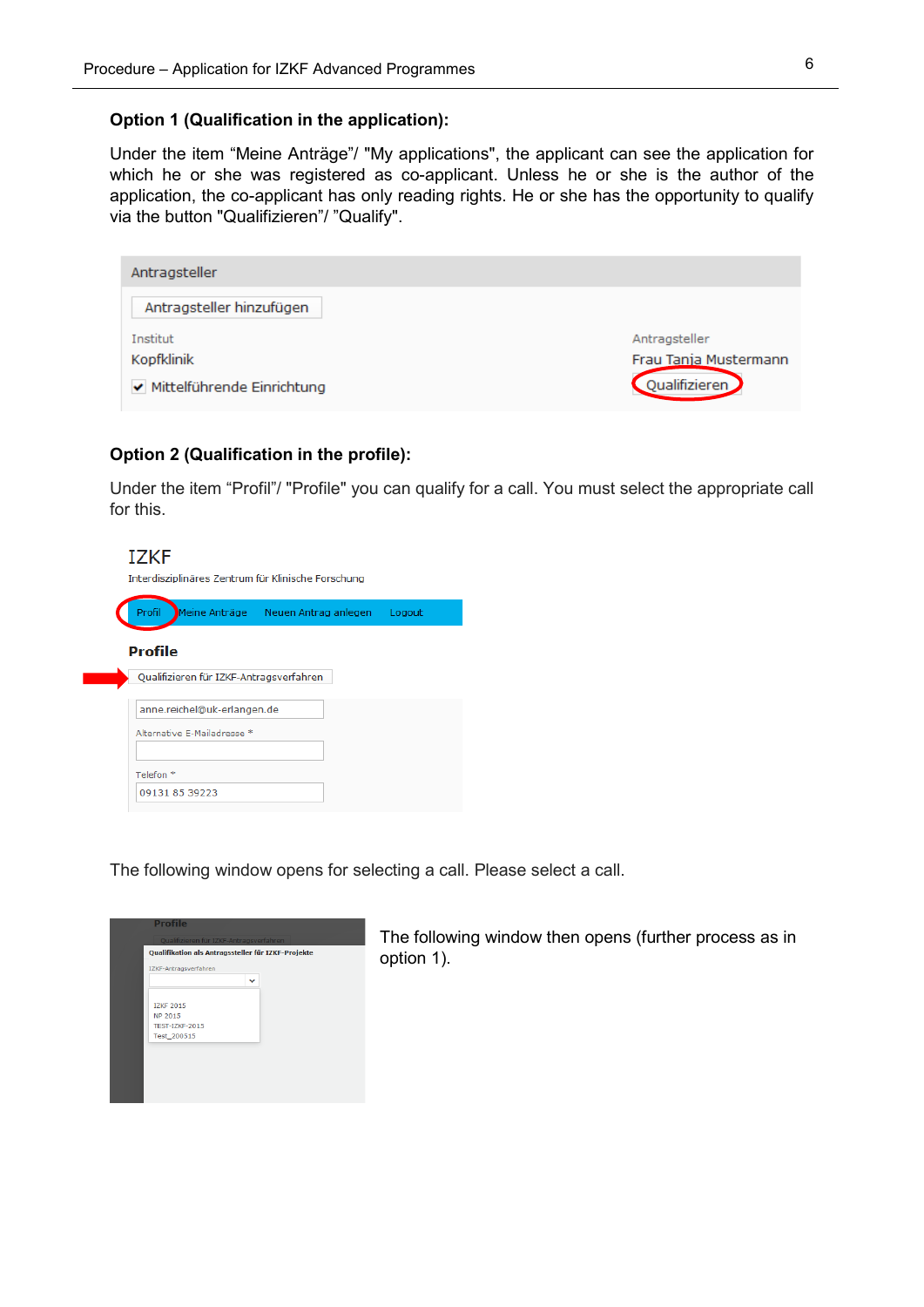If you have clicked on the "Qualifizieren"/ "Qualify" button, the following window appears. Please upload the required data here and then click "Sichern"/ "Save".

| Qualifikation als Antragssteller für IZKF-Projekte                                                                                 |                                                                                                                                                                    |
|------------------------------------------------------------------------------------------------------------------------------------|--------------------------------------------------------------------------------------------------------------------------------------------------------------------|
| Publikationen aus PubMed als Erst- oder Letztautor (min. 2, max. 5) aus den letzten 5 Jahren                                       |                                                                                                                                                                    |
| Publikation aus PubMed hinzufügen                                                                                                  | Please add min.2 and max. 5 publications as first or<br>last author in the last 5 years (2017-2021). Here you<br>can upload the publications directly from PubMed. |
| Es sind keine Publikationen aus PubMed vorhanden                                                                                   |                                                                                                                                                                    |
| IZKF-Antrag<br>Bescheinigung über ein laufendes Drittmittelprojekt bei einem externen mindestens 2-fach LOM-gelisteten Mittelgeber |                                                                                                                                                                    |
| Hochladen<br>Durchsuchen<br>Keine Datei ausgewählt.<br>Titel                                                                       | <b>Publikation aus PubMed einfügen</b><br>bis Jahr<br>Autor<br>von Jahr                                                                                            |
| Upload<br>finden<br>Maximale Dateigröße: 5 MB<br>Zulässige Erweiterungen: pdf<br><b>Grant letter</b>                               |                                                                                                                                                                    |
| Forschungsprofil<br>Hochladen<br>Durchsuchen<br>Keine Datei ausgewählt.                                                            |                                                                                                                                                                    |
| Upload<br>Maximale Dateigröße: 5 MB<br>Zulässige Erweiterungen: pdf<br><b>Research profile</b>                                     |                                                                                                                                                                    |
| Speicher<br>Hinzufügen                                                                                                             |                                                                                                                                                                    |

After saving, you return to the application view.

As soon as an applicant has uploaded all the documents for the qualification, a checkmark appears at "Qualifiziert"/ "Qualified" (author view). After submitting the application, the IZKF administrative office also checks the necessary qualifications of the applicants.

The qualification is valid for all applications submitted in the current procedure and can not be changed after submitting an application.

**An application can be saved at any time without all the data being entered or each applicant being qualified.**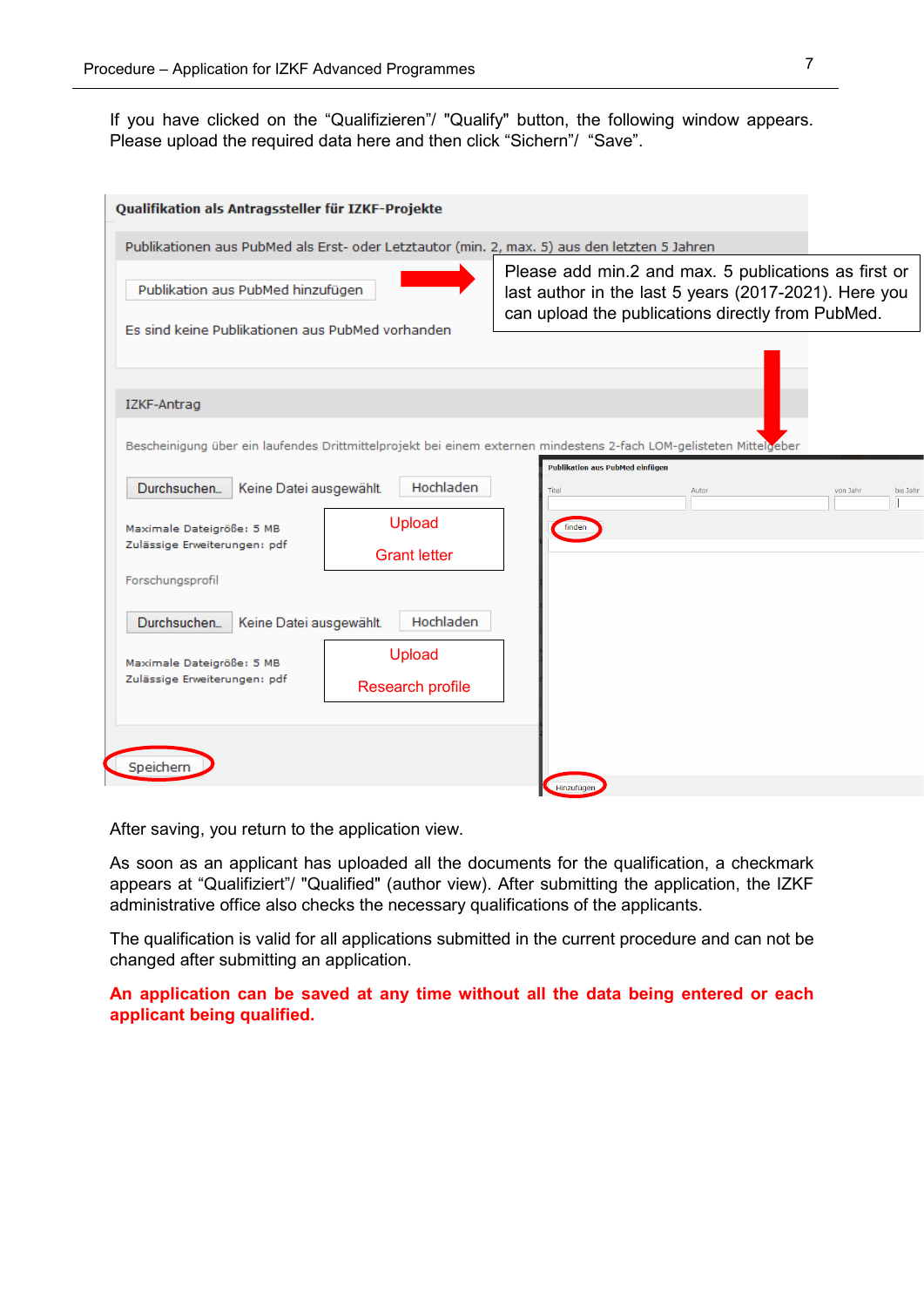## **Project title**

| Projekttitel                                    |
|-------------------------------------------------|
| Projekttitel kurz Deutsch (max. 50 Zeichen) *   |
|                                                 |
| Projekttitel kurz Englisch (max. 50 Zeichen) *  |
|                                                 |
| Projekttitel lang Deutsch (max. 110 Zeichen) *  |
|                                                 |
|                                                 |
|                                                 |
|                                                 |
| Projekttitel lang Englisch (max. 110 Zeichen) * |
|                                                 |
|                                                 |
|                                                 |
|                                                 |

## **Content assignment of the project (min.1, max. 5 keywords to assign)**

| venuguar                               | <b>Ausgewann</b> |  |
|----------------------------------------|------------------|--|
| $\wedge$<br>Allergy                    |                  |  |
| Anatomy & Morphology                   |                  |  |
| Anesthesiology                         |                  |  |
| <b>Biochem &amp; Molecular Biology</b> |                  |  |
| Cardiac & Cardiovascular System        |                  |  |
| Cell & Tissue Engineering              |                  |  |
| Cell Biology                           |                  |  |
| <b>Clinical Neurology</b>              |                  |  |
|                                        |                  |  |

#### **Assignement to research areas**

Wissenschaftsschwerpunkt (bitte zutreffendsten auswählen) \*

- F1 Infektionsforschung und Immunologie
- F2 Nieren- und Kreislaufforschung
- ◯ F3 Neurowissenschaften einschließlich Schmerz- und Augenforschung
- F4 Tumorforschung
- ◯ F5 Medizin- und Gesundheitstechnologie

Please select **one** research area in which your project is located.

#### **Short summary**

| Kurzzusammenfassung deutsch (max. 500 Zeichen) * |  |  |  |  |
|--------------------------------------------------|--|--|--|--|
|                                                  |  |  |  |  |
|                                                  |  |  |  |  |
|                                                  |  |  |  |  |
|                                                  |  |  |  |  |
| Short summary english (max. 500 Zeichen) *       |  |  |  |  |
|                                                  |  |  |  |  |
|                                                  |  |  |  |  |
|                                                  |  |  |  |  |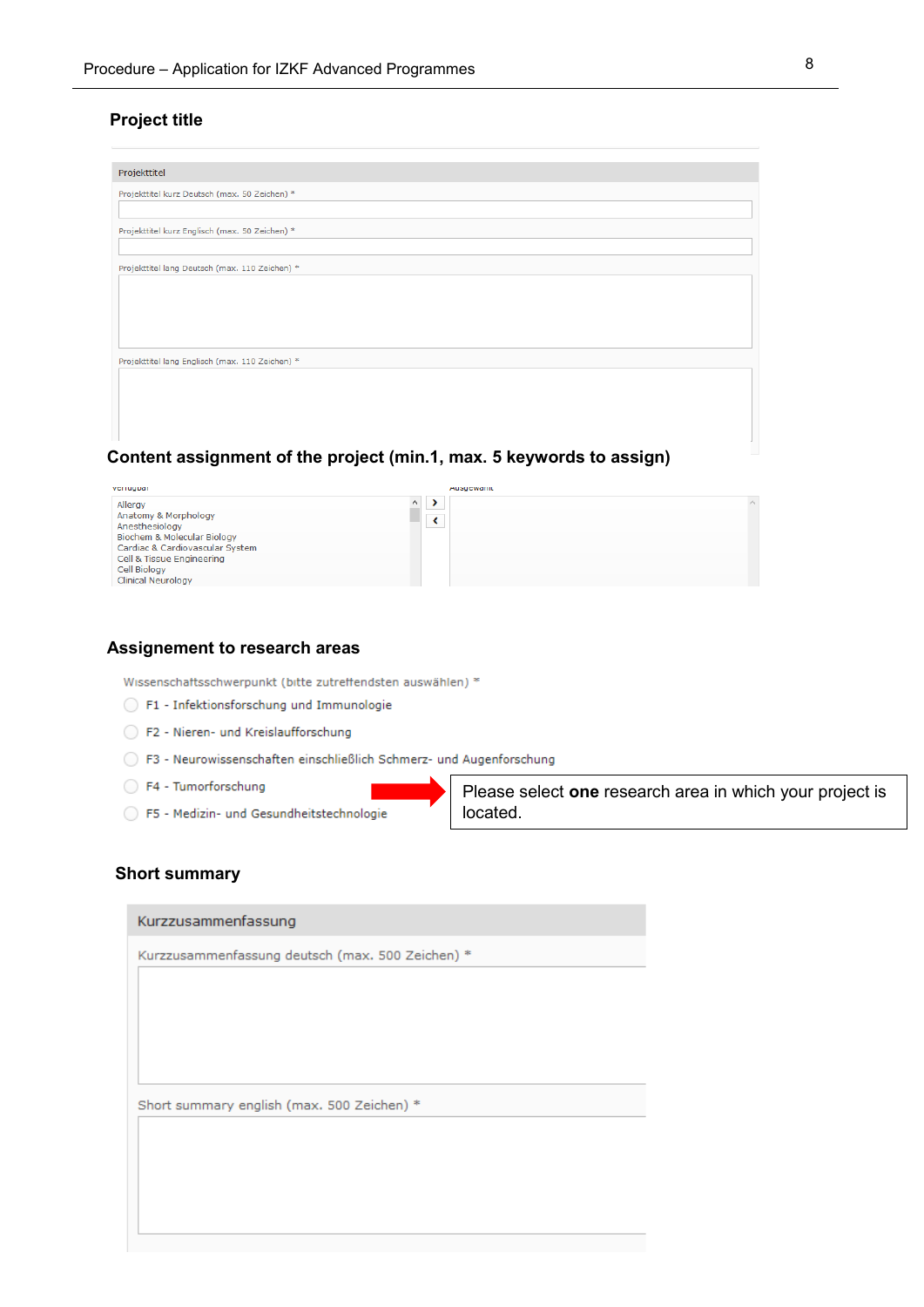# **Cooperation partner**

| Interner Kooperationspartner                  |                                                              |                        |
|-----------------------------------------------|--------------------------------------------------------------|------------------------|
|                                               | Interner Kooperationspartner                                 |                        |
| Internen Kooperationspartner hinzufügen       | Internen Kooperationspartner hinzufügen                      |                        |
|                                               | Name <sup>*</sup>                                            | Institute <sup>*</sup> |
| Es sind keine Kooperationspartner eingetragen |                                                              |                        |
|                                               | Inhaltliche Zusammenarbeit *<br>Methodische Zusammenarbeit * |                        |
|                                               | Inhalt*                                                      |                        |
| Externer Kooperationspartner                  |                                                              |                        |
| Externen Kooperationspartner hinzufügen       |                                                              |                        |
| Es sind keine Kooperationspartner eingetragen | Löschen                                                      |                        |

# **Upload-Fields**

| Projektskizze *<br>Hochladen<br>Durchsuchen<br>Keine Datei ausgewählt.<br>Maximale Dateigröße: 5 MB<br>Zulässige Erweiterungen: pdf                                                                                           | Please upload the project outline here. The<br>binding template can be found on the IZKF<br>homepage.                             |  |  |  |
|-------------------------------------------------------------------------------------------------------------------------------------------------------------------------------------------------------------------------------|-----------------------------------------------------------------------------------------------------------------------------------|--|--|--|
| Ethikvotum <sup>*</sup><br>Hochladen<br>Durchsuchen<br>Keine Datei ausgewählt.<br>Maximale Dateigröße: 5 MB<br>Zulässige Erweiterungen: pdf                                                                                   | Please adhere to the format specifications<br>and please do not add any headers or<br>footers, page numbers or additional points. |  |  |  |
| nicht notwendig in och zu beantragen in beantragt<br>genehmigt                                                                                                                                                                |                                                                                                                                   |  |  |  |
| Tierversuchsgenehmigung *<br>Hochladen<br>Durchsuchen<br>Keine Datei ausgewählt.<br>Maximale Dateigröße: 5 MB<br>Zulässige Erweiterungen: pdf<br>nicht notwendig     noch zu beantragen     beantragt    <br><i>genehmigt</i> |                                                                                                                                   |  |  |  |
| Sonstige Dokumente                                                                                                                                                                                                            |                                                                                                                                   |  |  |  |
| Hochladen<br>Durchsuchen<br>Keine Datei ausgewählt.                                                                                                                                                                           |                                                                                                                                   |  |  |  |
| Maximale Dateigröße: 5 MB<br>Zulässige Erweiterungen: pdf                                                                                                                                                                     |                                                                                                                                   |  |  |  |